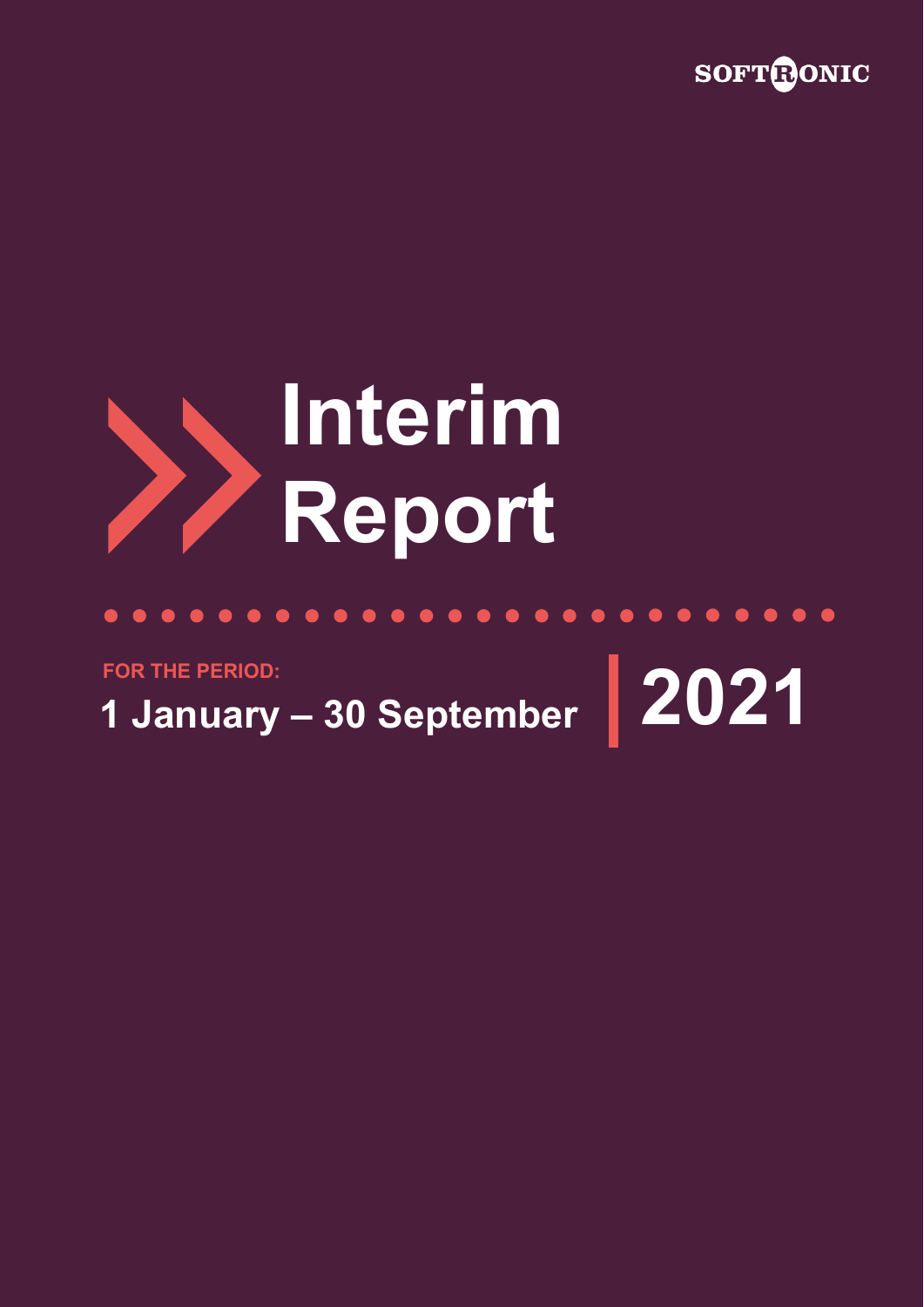

## **Significant business events**

#### **Earlier in the year**

- The Swedish Migration Agency has awarded Softronic a framework agreement to adapt its Interpreter Portal
- Softronic builds up a new specialist area in IT architecture
- Softronic concluded a new framework agreement with the Stockholm Regional Council
- Softronic decided to join the new association Digitalisation **Consultants**
- Procon Digital started a collaboration with Softronic for Kommun-Kim

#### **After the end of the period**

- Softronic has signed a framework agreement with the Swedish Research Council
- Softronic has been awarded a framework agreement with the Swedish Council for Higher Education

## **Third quarter 2021**

- Sales increased to MSEK 182.2 (MSEK 160.1)
- $\overline{\mathbf{S}}$ EBITDA increased to MSEK 29.1 (MSEK 25.8)
- Profit before tax totalled MSEK 23.1 (MSEK 19.4)
- $\overline{\mathbf{S}}$ Profit margin before tax increased to 12.7 % (12.1 %)
- Profit for the period after tax increased to MSEK 18.3 (MSEK 15.2)
- $\overline{\mathbf{S}}$ Profit for the period after tax per share, before and after dilution, increased to SEK 0.35 (SEK 0.29)
- Cash flow from operating activities amounted to MSEK 20.8 (MSEK 23.8)

## **January – September 2021**

- Sales increased to MSEK 576.4 (MSEK 535.2)
- EBITDA was MSEK 80.5 (MSEK 81.7)
- Profit before tax increased to MSEK 63.3 (MSEK 62.6)
- Profit margin before tax amounted to 11.0 % (11.7 %)
- Profit for the period after tax increased to MSEK 49.8 (MSEK 49.1)
- Profit for the period after tax per share, before and after dilution, increased to SEK 0.95 (SEK 0.93)
- Cash flow from operating activities increased to MSEK 62.7 (MSEK 57.7)
- Total liquidity amounted to MSEK 112
- The equity/assets ratio amounted to 61 % (68 %).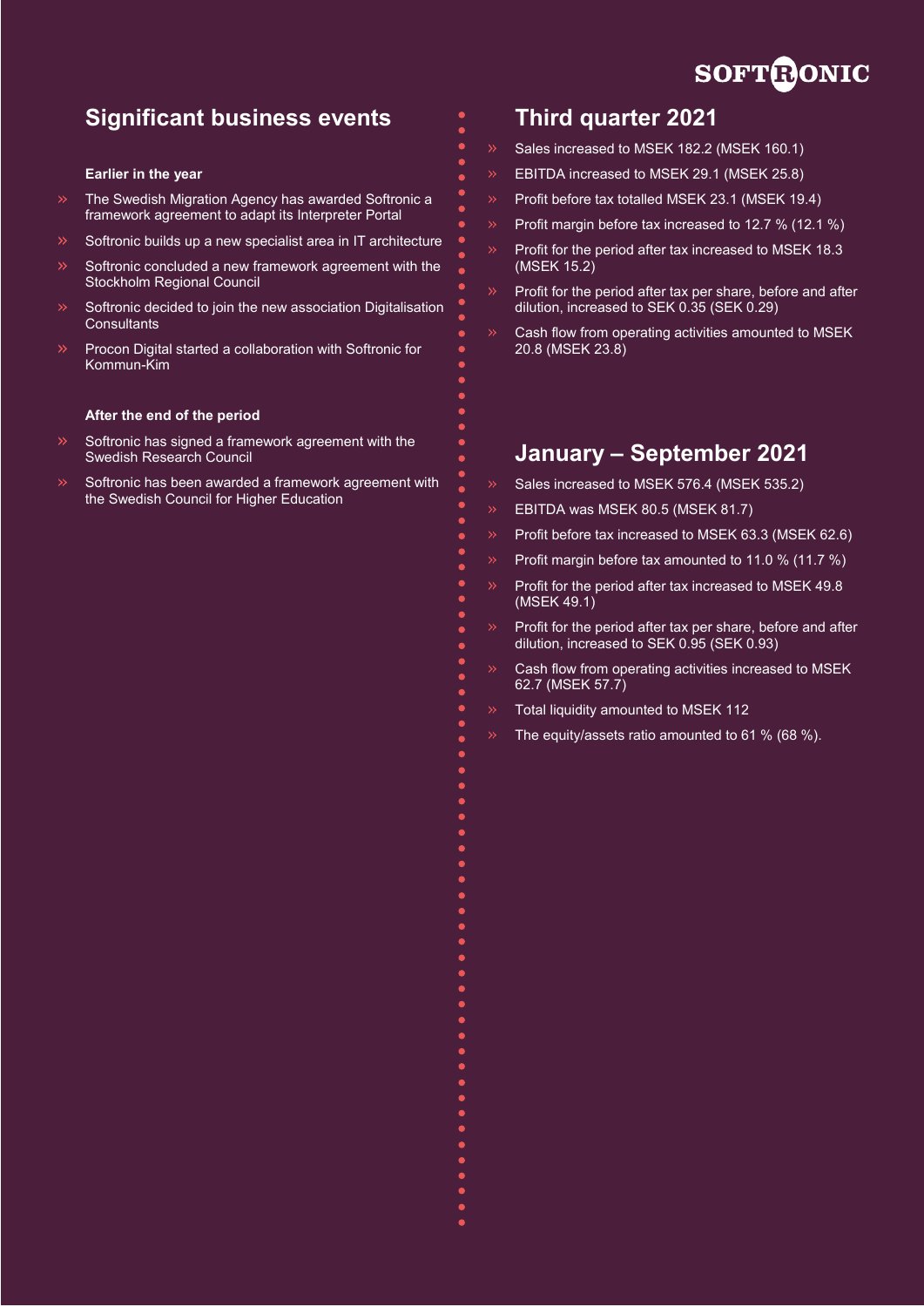

## **Q3 2021 – an impressive quarter**

After a second quarter that saw a drop in profit similar to the same period last year, which is what we had been expecting, I am now delighted to report a major boost to both our sales and profit figures. Sales rose by almost 14 %, from approximately MSEK 160 in 2020 to just over MSEK 182 this year. The increase in profit was actually slightly stronger, from MSEK 19.4 in 2020 to more than MSEK 23 million in the last quarter, up by 19 %. So when we summarise the year so far up to the end of the third quarter, we have seen growth of just under 8 % compared with the previous year and we are just ahead of last year's profit.

We benefit from operating on a market that is particularly strong. Following the initial, brief decline at the start of the Covid pandemic around 18 months ago, our market quickly stabilised. Now that most people have had their vaccinations and we have been able to recharge our batteries over the summer holidays, which was much needed, demand is currently at a level I have rarely seen before. Added to the fact that we have improved our success rate for procurements and invested in the recruitment of more salespeople, we have given ourselves a very strong foundation on which to build. The challenge is to increase our workforce with more talented IT experts; this is a challenge that we have been facing for some time now. Several different figures are circulating for the current shortage of IT professionals on the Swedish market. According to the trade organisation IT & Telekomföretagen, this shortage will be 70,000 people in 2024 if the current trend continues.

Softronic is trying to play its part through our trainee programme 'Gate 1', where we hire 20-30 recent graduates every year and provide them with more training to enable them to quickly become productive employees. We may be able to increase the scope of this programme even further, but many more initiatives of this kind are needed to cover the long-term need. As a country, Sweden has fallen down the list for digitalisation and the situation will not improve if the skills shortage gets rapidly worse.

During the quarter we were awarded two new framework agreements for consulting, both of which were in the knowledge sector: the Swedish Council for Higher Education and the Swedish Research Council. We see this as proof of our expertise in significant areas of IT consulting and proof of our competitiveness. In addition to this, we have taken over a framework agreement for chatbots for Allmännyttiga Bostadsbolag (Public Housing) through their interest

organisation Public Housing Sweden. We are also involved in an unusually high number of sales processes, particularly in the area of IT operations. There is strong demand both for a move to public clouds and for local deliveries. The new area that we set up, Architectural Services, has also got off to a good start, with three brand new customers for Softronic and many consultants already working on assignments!

We are continuing to focus heavily on Information Security and IT Security (Cyber Security) with our customers, and we are constantly expanding our offers in both of these areas. We are also focusing a lot on Data Protection (GDPR) and the legality of using US cloud services.

I personally think that we would all benefit from shifting the focus to more specialised IT security issues. The consequences of internal failings or external attacks in this area are much more severe, not only for the organisations who are affected, but also for society as a whole (sustainable digital society). When the entire system is taken hostage in blackmail situations and sensitive data such as bank details, account card details or passwords are going adrift, it destroys a lot of value. But these are huge challenges that are difficult to manage, which explains why people prefer to focus on the risk of 'harmless' personal data going adrift when using modern communication and collaboration tools.

#### **Liquidity**

The Group had MSEK 89 in cash and cash equivalents as of 30 September 2021. The total liquidity comprising cash and cash equivalents, as well as granted unutilised credit lines, amounted to MSEK 112.

#### **Business events in 2021**

Softronic has been awarded a framework agreement for IT consulting services for the Swedish Research Council. The Swedish Research Council is Sweden's largest governmental research funding body, and supports research of the highest quality within all scientific fields.

Softronic has been awarded a framework agreement with the Swedish Council for Higher Education for IT resource consultants in the areas of Systems Development, Usability and Management.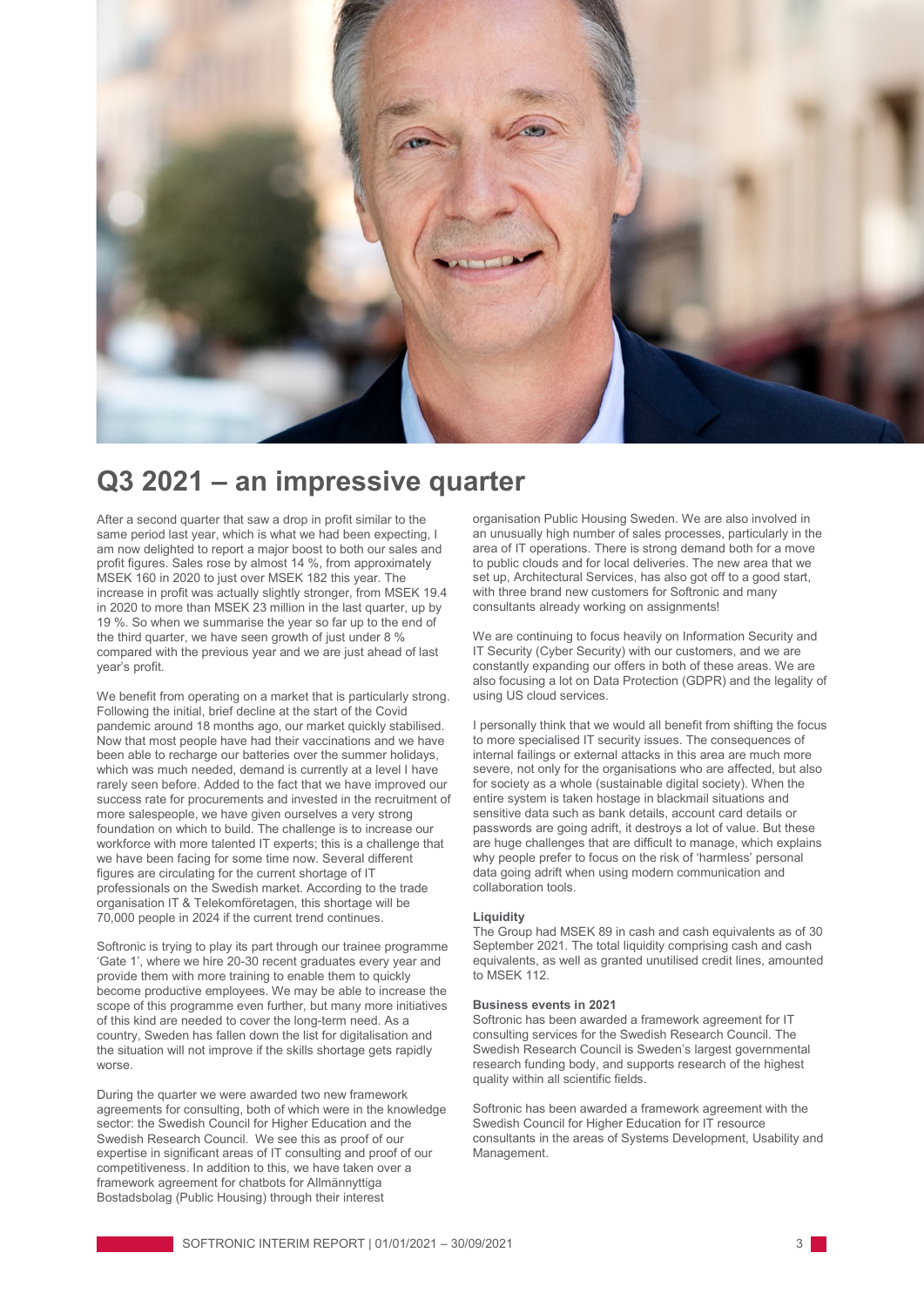The Swedish Migration Agency has awarded Softronic a framework agreement to adapt its Interpreter Portal. The aim of this framework agreement is to develop an inhouse interpreter portal (Tolkportal) that will manage every order.

Softronic is building up a new specialist area in IT architecture. This specialist area will expand Softronic's range of services, as we will be able to offer specialists in all architecture areas. This will make us stronger in new priority IT investments. It will also enable us to support our customers to effect strategic change in their IT architecture.

The Stockholm Regional Council has awarded Softronic a framework agreement to provide consultants for Business Intelligence assignments.

Softronic decided to join the new association Digitalisation Consultants in order to accelerate our strategic work for a smart and fossil-free society after the coronavirus crisis.

Procon Digital started a collaboration with Softronic for Kommun-Kim Procon's digital self-service solutions are located in areas visited by many people in the municipality on a daily basis, giving the municipality an effective way of providing information. At the same time the municipality's digital employee, the chatbot Kommun-Kim, can answer questions at any time of the day or night.

#### **Events after the end of the period**

There have been no significant events after the end of the period.

#### **Risks and uncertainties**

The risks and uncertainties that the Parent Company and the Group may face are primarily related to changes in employee capacity utilisation, average invoicing, employee turnover and salary costs, all of which have a decisive impact on profitability. As well as the financial risks described in the latest annual report, there are uncertainties in economic assessments, changes to markets and competition.

#### **Nomination Committee appointed**

The Nomination Committee in Softronic until the AGM in 2022 are:

Petter Stillström, Traction Andreas Eriksson, represents Anders Eriksson incl. family Stig Martín, own holdings Joachim Spetz, Swedbank Robur Fonder These members represent owners with a total of 59 % of the capital and 74 % of the votes.

#### **Softronic**

Goodtech – Technology that does good in society We offer innovative digital solutions that help companies and organisations to create a real benefit to society. Our services in IT and management range from advice and new development to management and operations.

Our customers are primarily medium and large Swedish companies and organisations. Softronic was formed in 1984 and is listed on the Stockholm Stock Exchange, Nasdaq OMX. It has approximately 430 employees in Stockholm, Gothenburg, Malmö, Sundsvall and Arjeplog[. www.softronic.se](http://www.softronic.se/)

#### **Other**

#### **Reports 2022**

- Year-end report 2021, 25 February
- Annual Report 2021, 21 April
- Interim Report (Jan-March), 21 April
- Annual General Meeting 2022, 1 May, 17.30 at the company's premises
- Interim Report (Apr-June), 15 July
- Interim Report (Jul-Sep), 20 October

#### **Information about the interim report**  Per Adolfsson, Chief Executive Officer Email[: per](mailto:per.adolfsson@softronic.se)[.adolfsson@softronic.se](mailto:.adolfsson@softronic.se)

Telephone: +46 (0)8-51 90 90 00 Softronic AB (publ), CIN 556249-0192

The Chief Executive Officer certifies that this interim report gives a true and fair view of the development of the Group's operations, financial position and results, and describes the significant risks and uncertainty factors facing the company and the companies within the Group.

Stockholm, 20 October 2021

Per Adolfsson, Chief Executive Officer, Softronic AB (Publ)

#### **Auditor Assessment report, Softronic AB (publ), corporate identity number 556249-0192**

Auditor's report on the review of summary interim financial information (interim report) prepared in accordance with IAS 34 and Chapter 9 of the Swedish Annual Accounts Act.

#### **Introduction**

We have reviewed the summary interim financial information (interim report) of Softronic AB (publ) as of 30 September 2021 and the nine-month period that ended on this date. The Board of Directors and the CEO are responsible for the preparation and presentation of this interim financial information in accordance with IAS 34 and the Swedish Annual Accounts Act. Our responsibility is to express a conclusion on this interim report based on our review.

#### **Focus and scope of the review**

We have conducted our review in accordance with the International Standard on Review Engagements ISRE 2410, Review of Interim Financial Information Performed by the Independent Auditor of the Entity. A review consists of making inquiries, primarily of persons responsible for financial and accounting matters, and applying analytical and other review procedures. A review has a different focus and is substantially less in scope than an audit conducted in accordance with ISA and other generally accepted auditing practices. The procedures performed in a review do not enable us to obtain a level of assurance that would make us aware of all significant matters that might be identified in an audit. Therefore, the conclusion expressed based on a review does not give the same level of assurance as a conclusion expressed based on an audit.

#### **Conclusion**

Based on our review, nothing has come to our attention that causes us to believe that the interim report has not been prepared, in all material respects, in accordance with IAS 34 and the Swedish Annual Accounts Act in the case of the Group, and in accordance with the Annual Accounts Act in the case of the parent company.

Stockholm, 20 October 2021

PricewaterhouseCoopers AB Nicklas Kullberg Authorised public accountant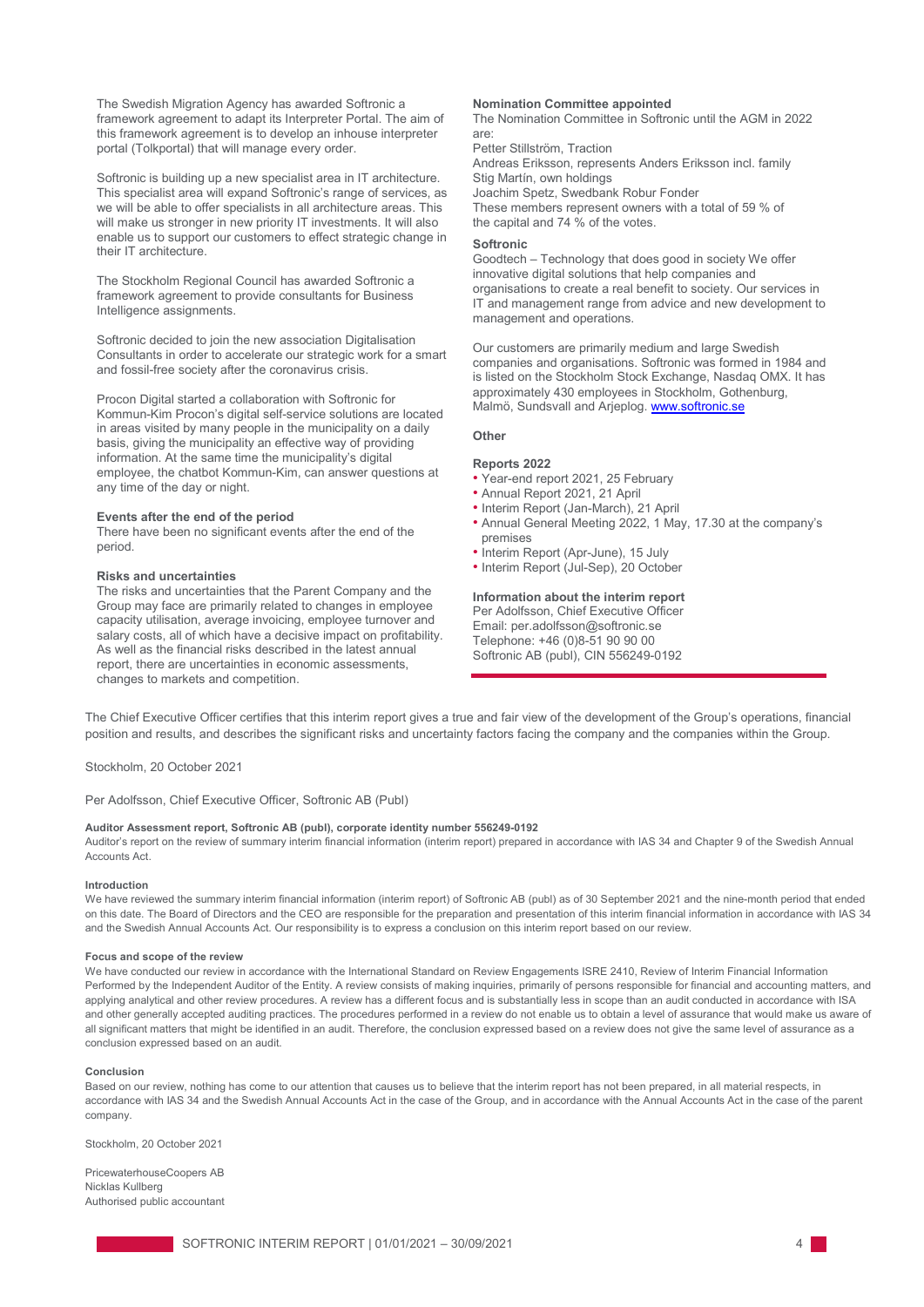| <b>Consolidated income statement and other</b><br>comprehensive income, summary, MSEK                                                                             | 2021<br>Jun-Sep | 2020<br>Jun-Sep | 2021<br>Jan-Sep | 2020<br>Jan-Sep | 2020<br>full year |
|-------------------------------------------------------------------------------------------------------------------------------------------------------------------|-----------------|-----------------|-----------------|-----------------|-------------------|
| Revenue                                                                                                                                                           | 182.2           | 160.1           | 576.4           | 535.2           | 728.5             |
| Capitalised development costs                                                                                                                                     | 0.3             |                 | 0.3             |                 |                   |
| Goods for resale and other invoiced expenses                                                                                                                      | $-69.4$         | $-48.1$         | $-197.6$        | $-162.5$        | $-227.1$          |
| Other external expenses                                                                                                                                           | $-6.1$          | $-6.7$          | $-20.4$         | $-21.8$         | $-29.8$           |
| Staff costs                                                                                                                                                       | $-77.9$         | $-79.5$         | $-278.2$        | $-269.2$        | $-360.9$          |
| Depreciation, non-current assets <sup>1</sup>                                                                                                                     | $-6.1$          | $-6.1$          | $-17.0$         | $-18.2$         | $-23.9$           |
| <b>Operating income</b>                                                                                                                                           | 23.0            | 19.7            | 63.5            | 63.5            | 86.8              |
| Net financial income/expense<br>note 2                                                                                                                            | 0.1             | $-0.3$          | $-0.2$          | $-0.9$          | $-1.0$            |
| Profit/loss before tax                                                                                                                                            | 23.1            | 19.4            | 63.3            | 62.6            | 85.8              |
| Taxes                                                                                                                                                             | $-4.8$          | $-4.2$          | $-13.5$         | $-13.5$         | $-18.9$           |
| Profit/loss for the period                                                                                                                                        | 18.3            | 15.2            | 49.8            | 49.1            | 66.9              |
| Other comprehensive income                                                                                                                                        |                 |                 |                 |                 |                   |
| Items that will be reclassified to profit or loss                                                                                                                 |                 |                 |                 |                 |                   |
| <b>Translation differences</b>                                                                                                                                    | $-0.4$          | 0 <sub>0</sub>  | $-0.4$          | 0 <sub>0</sub>  | 0.0               |
| Comprehensive income for the period                                                                                                                               | 17.9            | 15.2            | 49.4            | 49.1            | 66.9              |
| Profit/loss for the period attributable to the Parent Company's share                                                                                             | 18.3            | 15.2            | 49.8            | 49.1            | 66.9              |
| Comprehensive income attributable to the Parent Company's share                                                                                                   |                 | 15.2            | 49.4            | 49.1            | 66.9              |
| Profit for the period per share, basic, SEK<br>note 1                                                                                                             | 0.35            | 0.29            | 0.95            | 0.93            | 1.27              |
| Profit for the period per share, diluted, SEK<br>note 1                                                                                                           | 0.35            | 0.29            | 0.95            | 0.93            | 1.27              |
| of which depreciation for leasing for Q3 2021 was MSEK -5 (MSEK -5); MSEK -15 (MSEK -15) for 2021 accumulated; and MSEK -20 $^{\circ}$<br>for the full year 2020. |                 |                 |                 |                 |                   |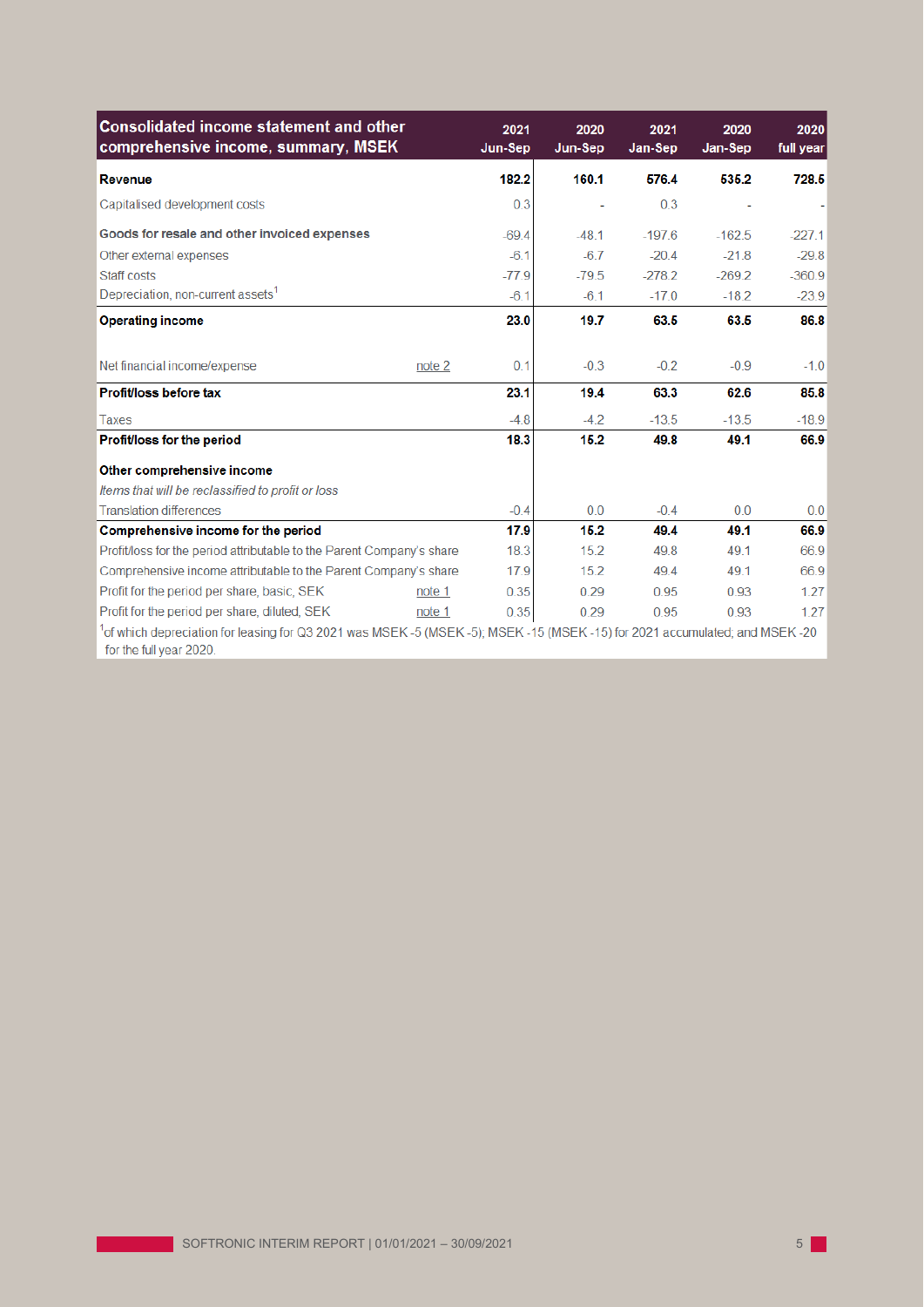| <b>Summary of Balance Sheet</b>     |            |            |            |
|-------------------------------------|------------|------------|------------|
| <b>Group, MSEK</b>                  | 2021-09-30 | 2020-09-30 | 2020-12-31 |
| <b>ASSETS</b>                       |            |            |            |
| Goodwill                            | 109.3      | 109.3      | 109.3      |
| Other intangible assets             | 0.9        | 1.1        | 0.9        |
| Other non-current receivables       | 3.3        | 24         | 2.3        |
| Right-of-use asset                  | 12.4       | 29.6       | 25.3       |
| Property, plant and equipment       | 1.4        | 3.7        | 3.1        |
| <b>Total non-current assets</b>     | 127.3      | 146.1      | 140.9      |
| Receivables, etc.                   | 165.7      | 173.0      | 174.9      |
| Cash and cash equivalents           | 88.9       | 159.3      | 199.8      |
| <b>Total current assets</b>         | 254.6      | 332.3      | 374.7      |
| <b>Total assets</b>                 | 381.9      | 478.4      | 515.6      |
| <b>EQUITY AND LIABILITIES</b>       |            |            |            |
| Equity                              | 232.5      | 323.0      | 341.0      |
| Deferred tax liabilities            | 1.1        | 1.2        | 1.0        |
| Other provisions                    | 4.1        | 3.4        | 3.4        |
| Other current liabilities, leasing  | 2.1        | 8.9        | 2.6        |
| Current liabilities <sup>1</sup>    | 142.1      | 141.9      | 167.6      |
| <b>Total equity and liabilities</b> | 381.9      | 478.4      | 515.6      |

<sup>1</sup> of which the current part of lease liabilities (IFRS 16) on 30 Sep 2021 was MSEK 8, on 30 Sep 2020 it was MSEK 21, and on 31 Dec 2020 it was MSEK 21.

| <b>Total summary of Equity</b>                                                                             | 2021     | 2020                     | 2020      |
|------------------------------------------------------------------------------------------------------------|----------|--------------------------|-----------|
| <b>Group, MSEK</b>                                                                                         | Jan-Sep  | Jan-Sep                  | full year |
| <b>TOTAL EQUITY</b>                                                                                        |          |                          |           |
| <b>Opening balance</b>                                                                                     | 341.0    | 274.1                    | 274.1     |
| Comprehensive income for the period                                                                        | 49.4     | 49.1                     | 66.9      |
| Merger difference                                                                                          |          | $-0.2$                   |           |
| <b>Dividend</b>                                                                                            | $-157.9$ | $\overline{\phantom{a}}$ |           |
| <b>Closing balance</b>                                                                                     | 232.5    | 323.0                    | 341.0     |
| All equity is attributable to the Parent Company's shareholders, as there are no non-controlling interests |          |                          |           |

All equity is attributable to the Parent Company's shareholders, as there are no non-controlling interests.

| <b>Summary of Cash Flow Statement</b>                                      | 2021    | 2020    | 2021     | 2020    | 2020      |
|----------------------------------------------------------------------------|---------|---------|----------|---------|-----------|
| Group, MSEK Note 3                                                         | Jul-Sep | Jul-Sep | Jan-Sep  | Jan-Sep | full year |
| Cash flow from operating activities                                        |         |         |          |         |           |
| before changes in working capital                                          | 22.6    | 19.3    | 60.8     | 58.3    | 91.3      |
| Changes to working capital.                                                | $-1.8$  | 4.5     | 1.9      | $-0.6$  | 11.8      |
| <b>Cash flow from operating activities</b>                                 | 20.8    | 23.8    | 62.7     | 57.7    | 103.1     |
| Cash flow from investing activities                                        | $-0.3$  | 0.1     | $-0.7$   | $-0.6$  | $-0.6$    |
| Cash flow from financing activities                                        | $-5.4$  | $-5.1$  | $-172.9$ | $-15.0$ | $-19.9$   |
| Cash flow for the year/period                                              | 15.1    | 18.8    | $-110.9$ | 42.1    | 82.6      |
| Cash and cash equivalents at the start of the year/period                  | 73.8    | 140.5   | 199.8    | 117.2   | 117.2     |
| Cash and cash equivalents at the end of the year/period                    | 88.9    | 159.3   | 88.9     | 159.3   | 199.8     |
| Cash flow from operating activities per share, basic, SEK. Note 1          | 0.40    | 0.45    | 1.19     | 1.10    | 1.96      |
| Cash flow from operating activities per share, after dilution, SEK. Note 1 | 0.40    | 0.45    | 1.19     | 1.10    | 1.96      |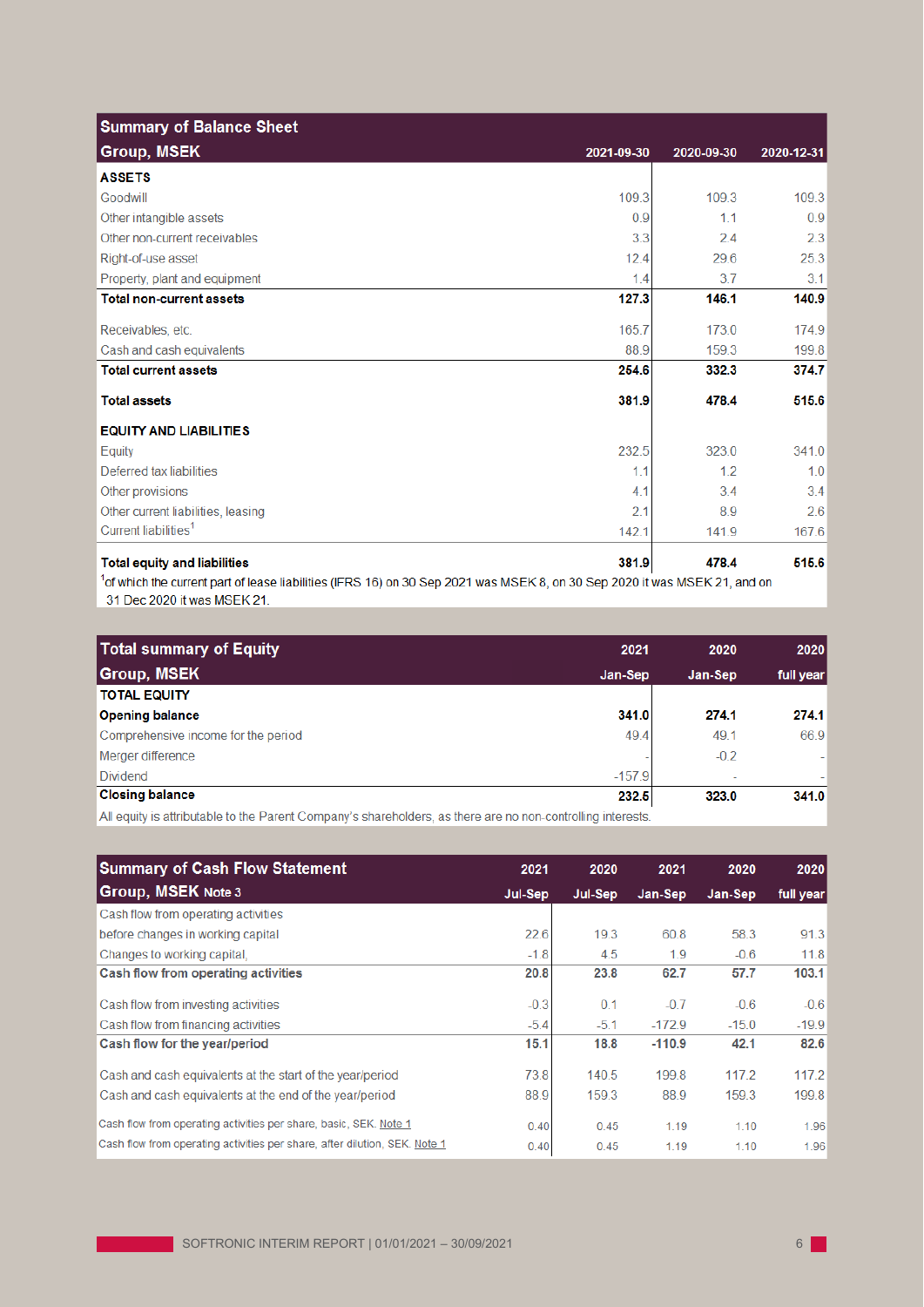| Performance measures for the Group, Note 4 |        | 2021    | 2020    | 2021    | 2020    | 2020      |
|--------------------------------------------|--------|---------|---------|---------|---------|-----------|
| Net profit/loss                            |        | Jul-Sep | Jul-Sep | Jan-Sep | Jan-Sep | full year |
| Earnings per share, basic/diluted, SEK     | note 1 | 0.35    | 0.29    | 0.95    | 0.93    | 1.27      |
| <b>EBITDA, MSEK</b>                        |        | 29.1    | 25.8    | 80.5    | 81.7    | 110.7     |
| EBITDA margin, %                           |        | 16.0    | 16.1    | 14.0    | 15.3    | 15.2      |
| Operating margin, %                        |        | 12.6    | 12.3    | 11.0    | 11.9    | 11.9      |
| Profit margin, %                           |        | 12.7    | 12.1    | 11.0    | 11.7    | 11.8      |
| Profitability, equity, %                   |        | 23.0    | 22.6    | 23.0    | 22.6    | 21.8      |

|                                           | 2021    | 2020          | 2021    | 2020    | 2020           |
|-------------------------------------------|---------|---------------|---------|---------|----------------|
| <b>Sales</b>                              | Jul-Sep | Jul-Sep       | Jan-Sep | Jan-Sep | full year      |
| Net sales, MSEK                           | 182     | 160           | 576     | 535     | 728            |
| Sales of consultancy services, MSEK       | 57      | 58            | 214     | 223     | 301            |
| Sales of agreements, MSEK                 | 86      | 77            | 251     | 223     | 305            |
| Invoiced to third parties, services, MSEK | 14      | 10            | 49      | 38      | 53             |
| Invoiced to third parties, other, MSEK    | 10      | 12            | 33      | 37      | 49             |
| Sales of licenses, MSEK                   |         | $\mathcal{P}$ | 10      | 9       | 11             |
| Sales of hardware, MSEK                   | 13      |               | 19      | 5       | $\overline{9}$ |
| Sales per employee, TSEK                  | 431     | 378           | 1 3 5 6 | 1 2 4 8 | 1718           |

| <b>Financial position</b>       |     | 2021-09-30 2020-09-30 2020-12-31 |     |
|---------------------------------|-----|----------------------------------|-----|
| Equity, MSEK                    | 233 | 323                              | 341 |
| Equity/assets ratio, %          | 61  | 68                               | 66  |
| Cash and cash equivalents, MSEK | 89  | 159                              | 200 |
| Unutilised credit lines, MSEK   | 23  | 23                               | 23  |

|                                                | 2021    | 2020    | 2021    | 2020    | 2020      |
|------------------------------------------------|---------|---------|---------|---------|-----------|
| <b>Employees</b>                               | Jul-Sep | Jul-Sep | Jan-Sep | Jan-Sep | full year |
| Average during the period                      | 423     | 423     | 425     | 429     | 424       |
| Number at the end of the period                | 423     | 418     | 423     | 418     | 422       |
| Number of structural dismissals for the period | 4       |         | ⊿       |         | 13        |

| Development per quarter                  | Q3/19 | Q4/19 | Q1/20 | Q2/20 | Q3/20 | Q4/20 | Q1/21 | Q2/21 | Q3/21 |
|------------------------------------------|-------|-------|-------|-------|-------|-------|-------|-------|-------|
| Net sales, MSEK                          | 157 0 | 1878  | 180.6 | 194.5 | 160.1 | 193.3 | 199.6 | 194.6 | 182.2 |
| Profit/loss for the period before tax, I | 13.8  | 214   | 17 2  | 26.0  | 19.4  | 23.2  | 19.9  | 20.3  | 23.1  |
| Profit margin before tax, %              | 8.8   | 11 4  | 9.5   | 134   | 12 1  | 12.0  | 10.0  | 10.4  | 12.7  |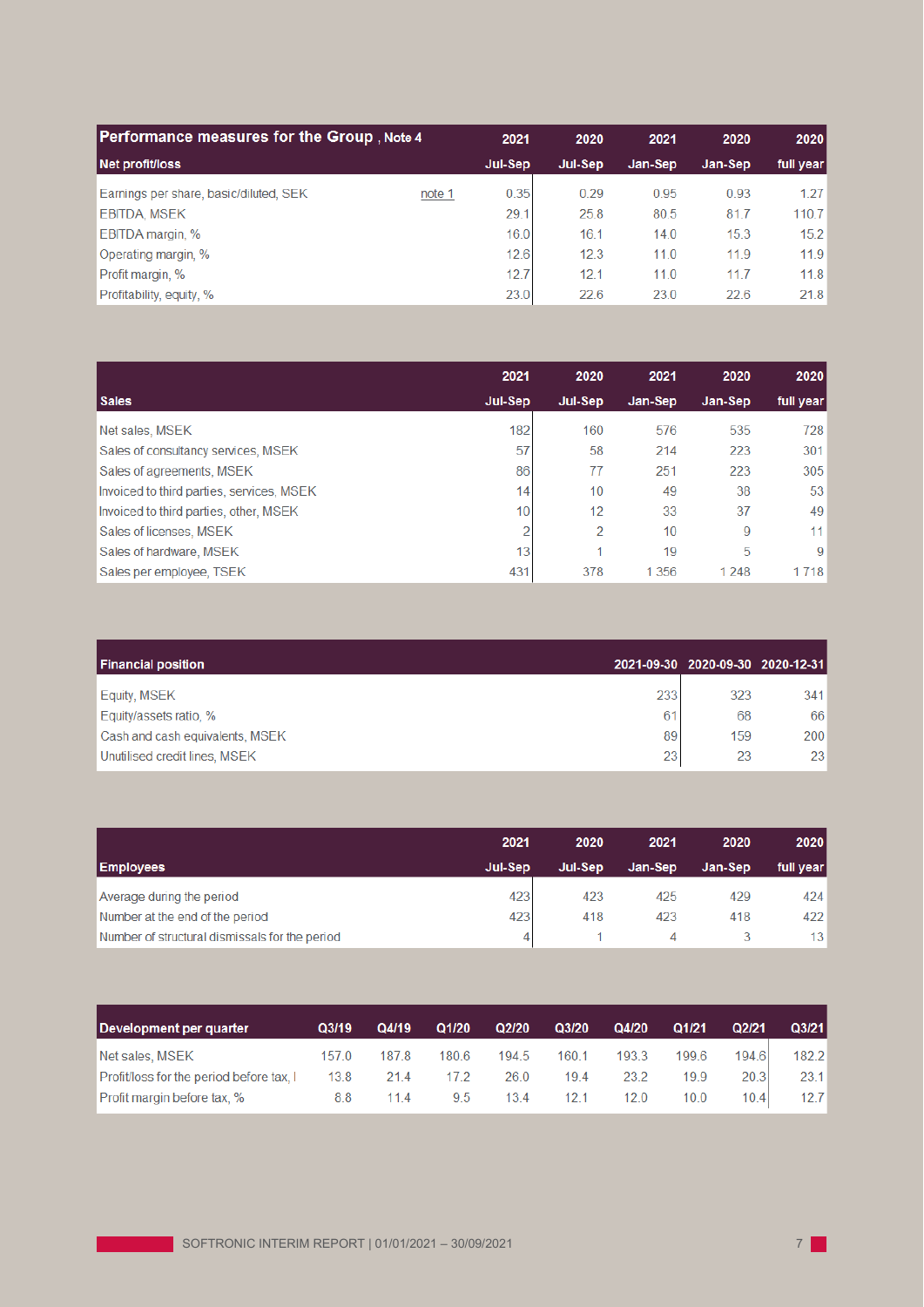| Income statement summary     | 2021    | 2020    | 2020      |
|------------------------------|---------|---------|-----------|
| <b>Parent Company, MSEK</b>  | Jan-Sep | Jan-Sep | full year |
| Revenue                      | 576     | 535     | 729       |
| Costs                        | $-514$  | $-472$  | $-711$    |
| <b>Operating income</b>      | 62      | 63      | 18        |
| Net financial income/expense |         |         | $-1$      |
| Appropriations*              |         |         | 11        |
| Profit/loss before tax       | 62      | 63      | 28        |
| Taxes                        | $-13$   | $-14$   | $-7$      |
| Net profit/loss              | 49      | 49      | 21        |
|                              |         |         |           |

\*net Group contributions paid/received

| <b>Summary of Balance Sheet</b>           |            |            |                |
|-------------------------------------------|------------|------------|----------------|
| <b>Parent Company, MSEK</b>               | 2021-09-30 | 2020-09-30 | 2020-12-31     |
| <b>ASSETS</b>                             |            |            |                |
| Non-current assets                        | 13         | 16         | 15             |
| Non-current receivables                   |            | 2          | $\overline{2}$ |
| <b>Current assets</b>                     | 258        | 322        | 381            |
| <b>Total assets</b>                       | 274        | 340        | 398            |
| <b>EQUITY AND LIABILITIES</b>             |            |            |                |
| Equity                                    | 78         | 216        | 187            |
| Non-current liabilities                   |            | 3          | 3 <sup>1</sup> |
| Current liabilities, non-interest-bearing | 192        | 121        | 208            |
| <b>Total equity and liabilities</b>       | 274        | 340        | 398            |

| <b>Summary of Cash Flow Statement</b>                                                                                | 2021      | 2020       | 2020            |
|----------------------------------------------------------------------------------------------------------------------|-----------|------------|-----------------|
| <b>Parent Company, MSEK</b>                                                                                          | Jan-Sep   | Jan-Sep    | full year       |
| Cash flow from operating activities                                                                                  | 48        | 43         | 84 <sup>°</sup> |
| Cash flow from investing activities                                                                                  | -         | $-1$       | $-1$            |
| Cash flow from financing activities                                                                                  | $-157$    |            |                 |
| Cash flow for the year/period                                                                                        | $-110$    | 42         | 83              |
| Cash and cash equivalents at the start of the year/period<br>Cash and cash equivalents at the end of the year/period | 199<br>89 | 117<br>159 | 116<br>199      |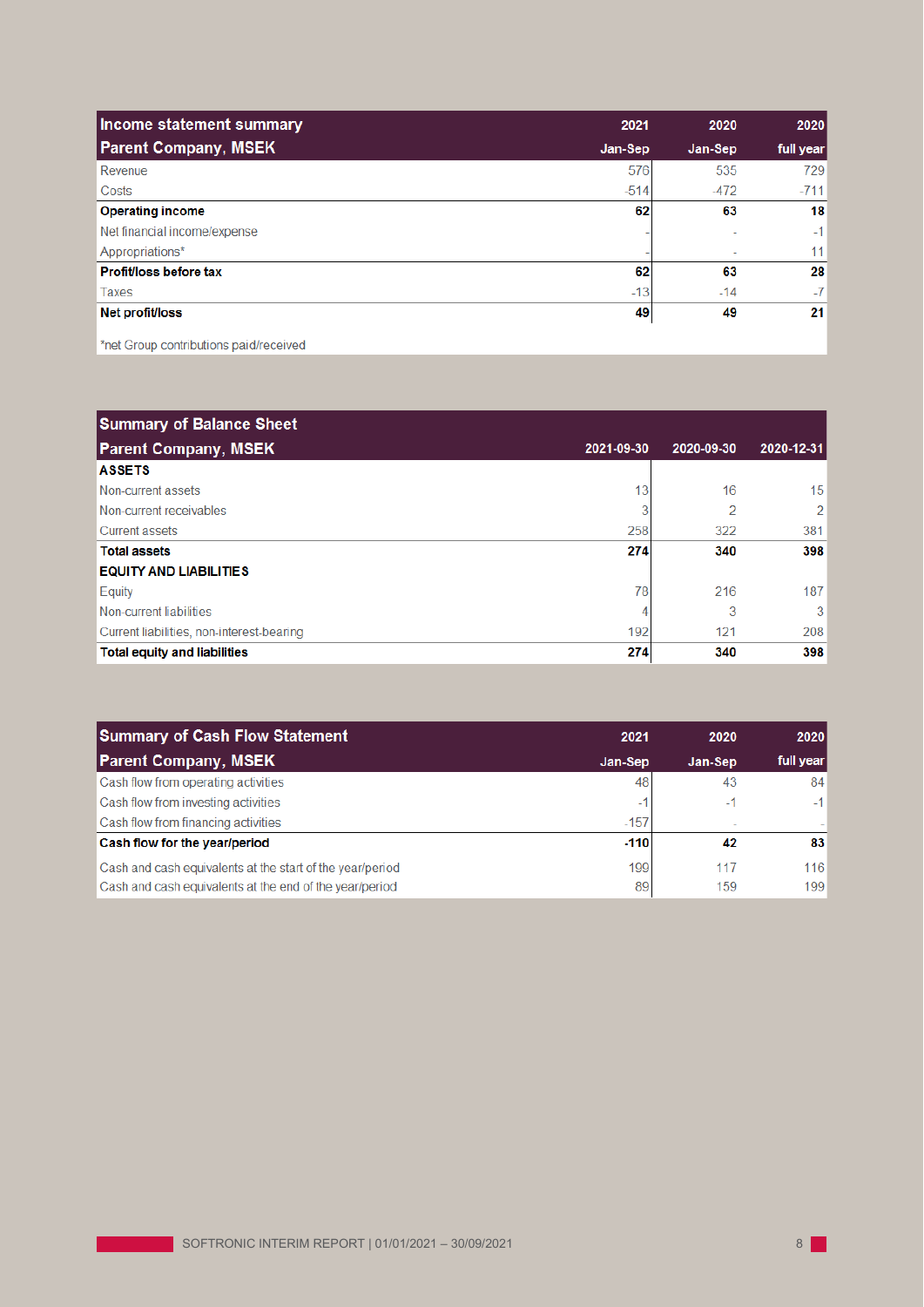## **Notes**

#### **Accounting principles and supplementary information**

Softronic AB (publ) applies the IFRS standards (International Financial Reporting Standards) as adopted by the EU.

The interim report has been prepared in accordance with IAS 34, Interim Financial Reporting, and the Swedish Annual Accounts Act. The report for the parent company has been prepared in accordance with the Swedish Annual Accounts Act and RFR 2, Accounting for Legal Entities.

Group operations are wide-ranging and are therefore reported as a segment.

The Group applies the same accounting principles and uses the same bases for calculation as in the 2020 Annual Report.

The estimates follow the same principles as in the Annual Accounts of 2020.

Comprehensive income is reported as an extended profit and loss account, including items previously recognised in equity.

The Group's financial assets and liabilities comprise accounts receivable, other non-current receivables, other current receivables, prepaid expenses, accrued income, cash and cash equivalents, other provisions, accounts payable, other current liabilities, accrued expenses and deferred income, with the carrying amounts the same as fair value.

New and amended IFRS that have become applicable from 2021 are not considered to have any material effect on the financial statements. In terms of IFRS 16 as of 30 September 2021, the right-of-use asset amounted to MSEK 12 (MSEK 30) and the leasing liability was MSEK 10 (MSEK 30) (recognised under other long-term liabilities as MSEK 2 and current liabilities as MSEK 8). Amortisation and depreciation of MSEK 5 were carried out in the third quarter of 2021 (accumulated 2021: MSEK 15) while interest expense was MSEK 0.1 (accumulated 2021: MSEK 0.5). Softronic has opted to adopt the relief rules regarding short-term leases and agreements where the underlying asset is of a low value.

Self-financed development is capitalised and is subject to depreciation if it is a sizeable amount and considered to lead to future income or reduction in costs. For the Parent Company, the costs of research and development are expensed as they are incurred.

There have been no material transactions between related parties, except for commercial transactions between companies within the Group that were carried out on market terms.

In this report there is only an overview of the Parent Company's profit and loss statement and balance sheet, as the Group's sales and balance sheet items are mostly in the Parent Company.

#### **Note 1**

#### **Profit/loss per share**

The number of shares before and after dilution when calculating earnings and cash flow per share amounted to 52,632,803 shares.

#### **Note 2**

#### **Net financial income/expense**

This item includes interest income and interest expense.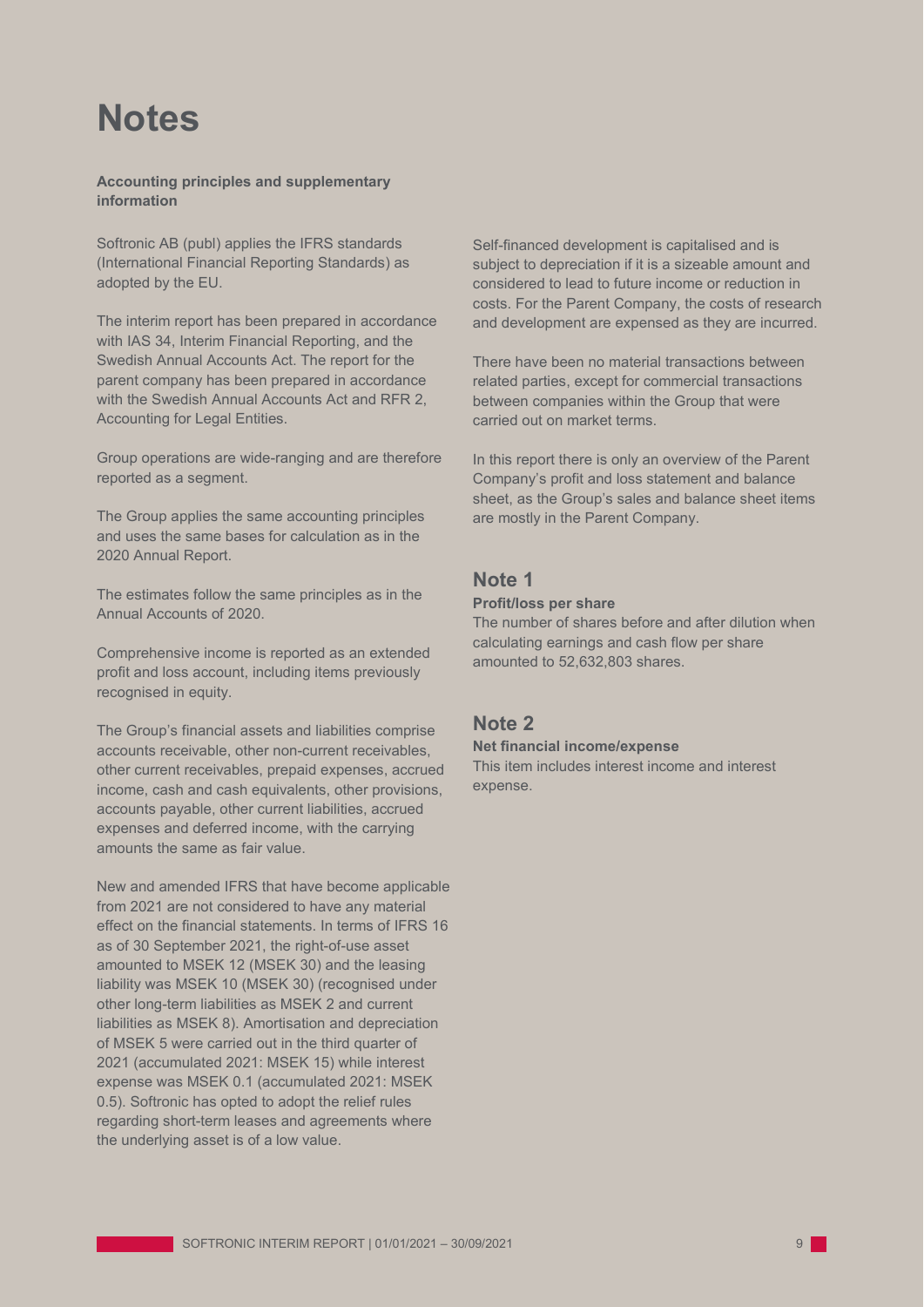## **Note 3**

#### **Cash flow statements**

| Allocation of investments<br><b>IMSEK</b> | 2021<br>Jan-Sep | 2020<br>Jan-Sep | 2020<br>full year |
|-------------------------------------------|-----------------|-----------------|-------------------|
| Net investments in equipment              |                 | $-0.2$          | $-0.2$            |
| Capitalised development costs             | $-0.3$          | -               |                   |
| Acquisition of business combinations      |                 | $-0.4$          | $-0.4$            |
| <b>Total invested</b>                     | $-0.3$          | $-0.6$          | $-0.6$            |

## **Note 4**

#### **Key performance indicators**

Softronic's financial statements contain alternative key performance indicators that supplement the measures defined in applicable regulations for financial reporting, such as income, profit or loss, or earnings per share. Alternative key performance indicators are given as they provide more in-depth information than the measures defined in the regulations. The alternative key performance indicators are disclosed below because they are used by management to evaluate the financial performance and are thereby believed to give analysts and other stakeholders valuable information in order to evaluate Softronic's

financial position and results. In the section below, we have defined how the alternative performance measures are calculated by Softronic. Definitions of key performance indicators may deviate from the definitions given by other companies, even though the measures have the same names. The alternative key performance indicators originate from the consolidated accounts and are not measures of our financial results or liquidity in accordance with IFRS, which is why they should not be considered to be alternatives to net profit, operating profit or other performance measures in accordance with IFRS, or as an alternative to cash flow as a measure of our liquidity.

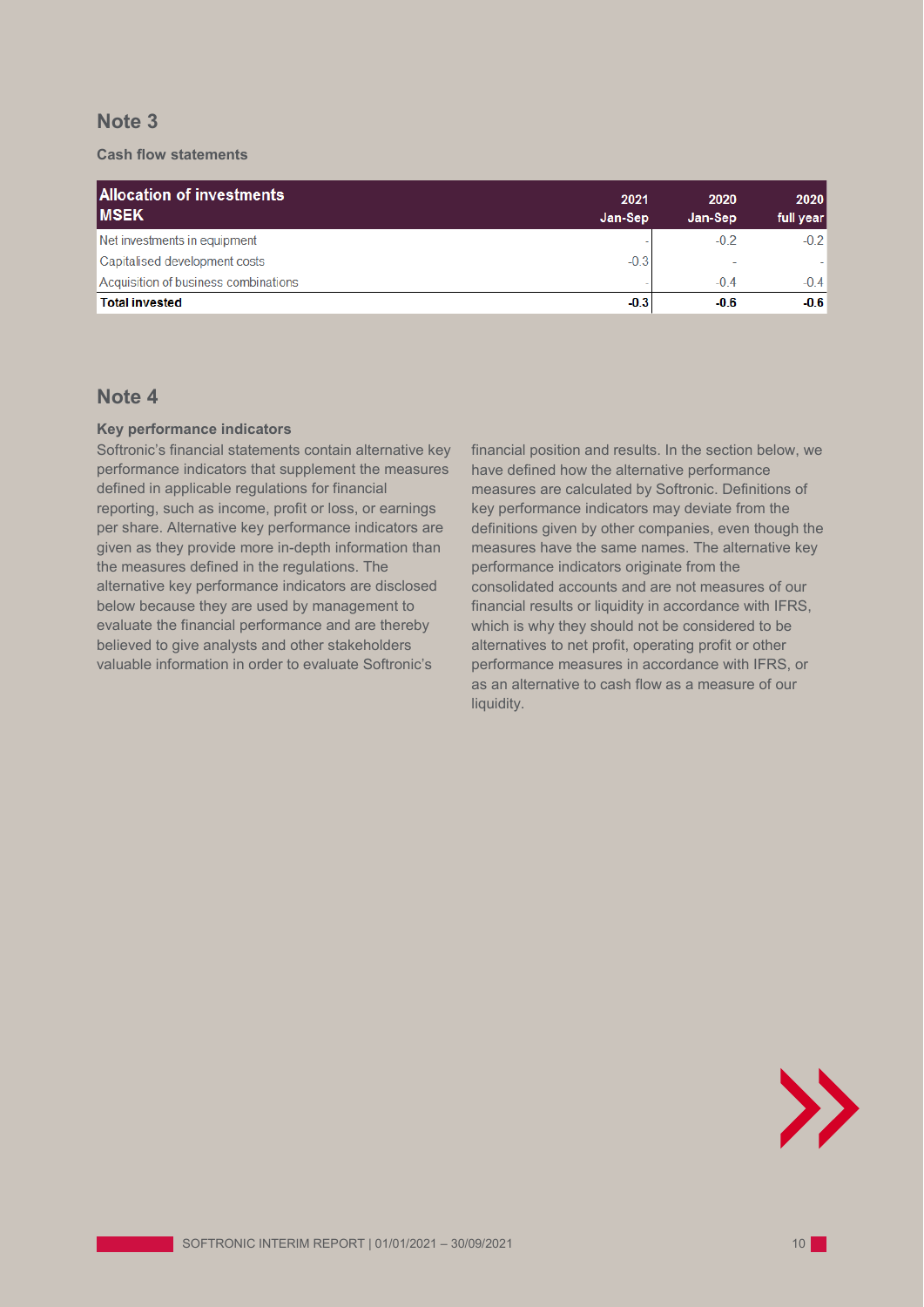| Key performance indicators                        | Definition/explanation of information value and purpose                  | <b>Calculation Jan-Sep 2021</b> |  |
|---------------------------------------------------|--------------------------------------------------------------------------|---------------------------------|--|
| <b>Profit</b>                                     | Provides a more nuanced and in-depth understanding of profit development |                                 |  |
| Operating margin, %                               | Operating profit/income                                                  | $(63.5/576.4)*100=11.0$         |  |
| Profit margin, %                                  | Profit/loss before tax/income                                            | $(63.3/576.4)*100=11.0$         |  |
| EBITDA margin, %                                  | Operating profit before depreciation and amortisation/income             | (80.5/576.4)*100=14.0           |  |
| Profitability, equity, %                          | Profit for the 12-month period/average equity over 5 quarters            | (67566/(1467710/5))*100=23.0    |  |
| <b>EBITDA, MSEK</b>                               | Operating profit before depreciation and amortisation                    | $63.5 + 17.0 = 80.5$            |  |
| <b>Sales, MSEK</b>                                | Provides a more in-depth insight into the distribution of sales          |                                 |  |
| Sales of consultancy services                     | Income from consultancy services                                         | 214                             |  |
| Sales of agreement services                       | Income from agreement services                                           | 251                             |  |
| Sales of services for invoices to third parties   | Income from services for invoices to third parties                       | 49                              |  |
| Sales of invoices to third parties, other         | Income from invoices to third parties, other                             | 33                              |  |
| Sale of licences                                  | Income from licences                                                     | 10                              |  |
| Sales of hardware                                 | Income from hardware                                                     | 19                              |  |
| Sales per employee, TSEK                          | Income/number of employees on average                                    | $(576.4/425)^*1,000=1,356$      |  |
| <b>Financial position</b>                         | Provides a good overview of total liquidity and solvency                 |                                 |  |
| Equity/assets ratio, %                            | Total equity/total equity and liabilities                                | 232.5/381.9*100=61              |  |
| Unutilised credit lines, MSEK                     | Available but unutilised overdraft facilities                            | 23                              |  |
| <b>Total liquidity, MSEK</b>                      | Cash and cash equivalents plus unutilised credit lines                   | $89+23=112$                     |  |
| <b>Employees</b>                                  | Provides a summary of changes in staff                                   |                                 |  |
| Average during the period, quantity               | Number of employees on average                                           | 425                             |  |
| Number at the end of the period                   | Number of employees                                                      | 423                             |  |
| Number of structural dismissals during the period | Number of structural dismissals                                          | 4                               |  |

The information in this interim report is the information that Softronic AB (publ) must publish in accordance with Regulation (EU) No 596/2014 of the European Parliament and of the Council on market abuse (MAR). This information was submitted for publication through the offices of Per Adolfsson on 20 October 2021 at 8.00am (CET). This report along with other information about Softronic AB is available at [www.softronic.se.](http://www.softronic.se/)